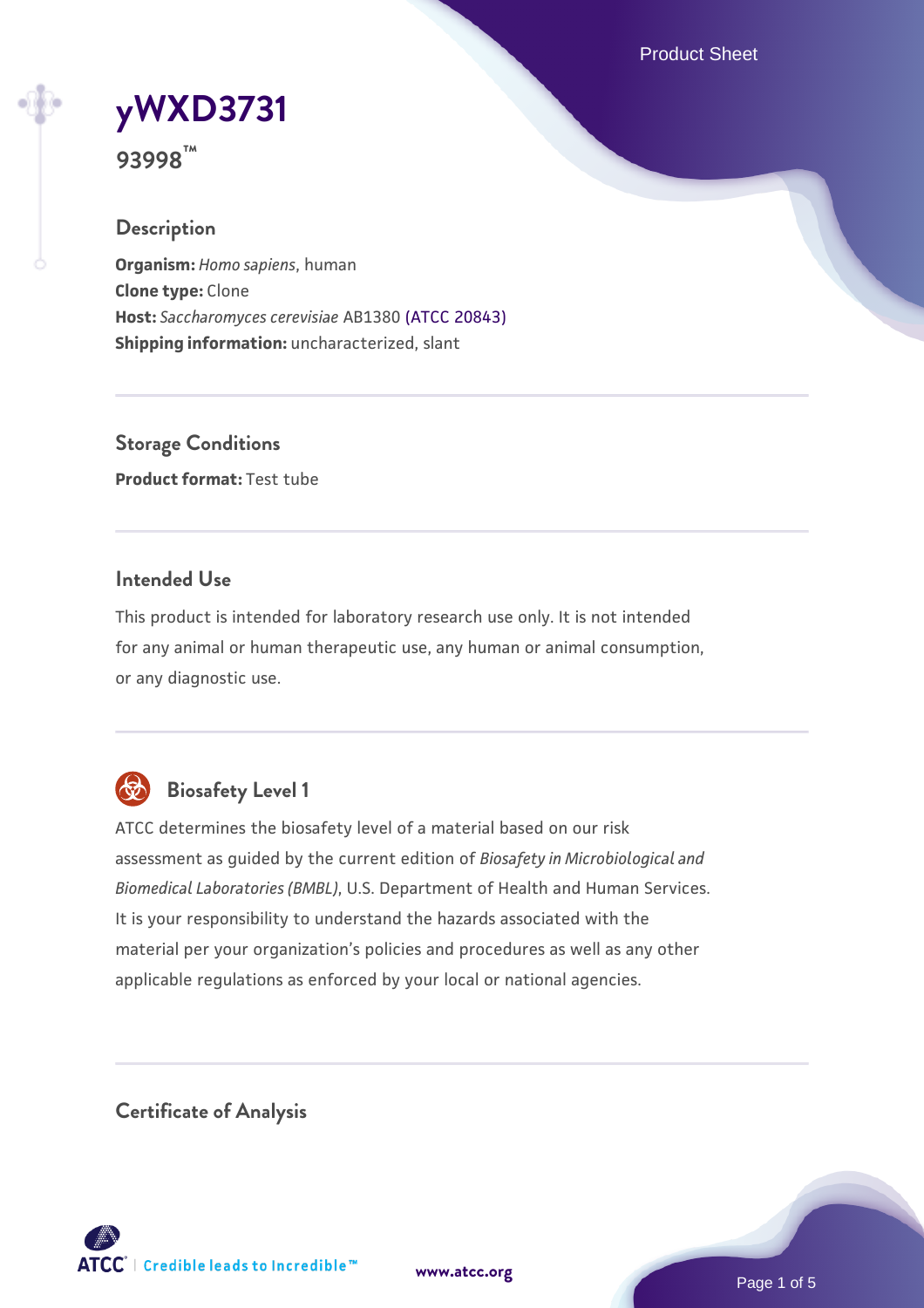#### **[yWXD3731](https://www.atcc.org/products/93998)** Product Sheet **93998**

For batch-specific test results, refer to the applicable certificate of analysis that can be found at www.atcc.org.

#### **Insert Information**

**Type of DNA:** genomic **Genome:** Homo sapiens **Chromosome:** X **Gene name:** DNA Segment, single copy **Gene product:** DNA Segment, single copy **Contains complete coding sequence:** Unknown

## **Vector Information**

**Vector name:** unknown **Type of vector:** YAC **Markers:** SUP4; URA3; TRP1

### **Growth Conditions**

**Medium:**  [ATCC Medium 1245: YEPD](https://www.atcc.org/-/media/product-assets/documents/microbial-media-formulations/1/2/4/5/atcc-medium-1245.pdf?rev=705ca55d1b6f490a808a965d5c072196) **Temperature:** 30°C

#### **Notes**

More information may be available from ATCC (http://www.atcc.org or 703- 365-2620).

## **Material Citation**

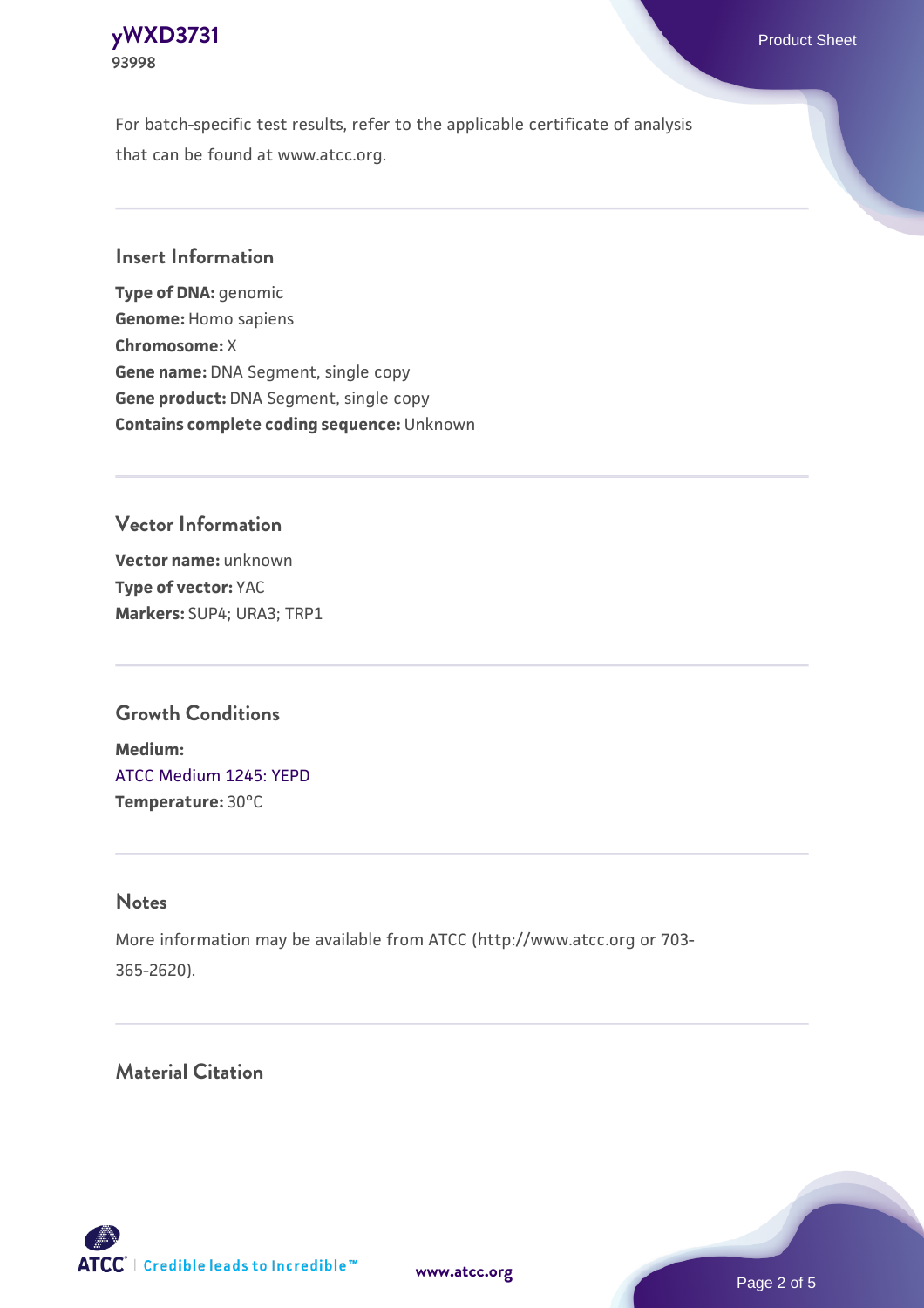#### **[yWXD3731](https://www.atcc.org/products/93998)** Product Sheet **93998**

If use of this material results in a scientific publication, please cite the material in the following manner: yWXD3731 (ATCC 93998)

#### **References**

References and other information relating to this material are available at www.atcc.org.

## **Warranty**

The product is provided 'AS IS' and the viability of  $ATCC<sup>®</sup>$  products is warranted for 30 days from the date of shipment, provided that the customer has stored and handled the product according to the information included on the product information sheet, website, and Certificate of Analysis. For living cultures, ATCC lists the media formulation and reagents that have been found to be effective for the product. While other unspecified media and reagents may also produce satisfactory results, a change in the ATCC and/or depositor-recommended protocols may affect the recovery, growth, and/or function of the product. If an alternative medium formulation or reagent is used, the ATCC warranty for viability is no longer valid. Except as expressly set forth herein, no other warranties of any kind are provided, express or implied, including, but not limited to, any implied warranties of merchantability, fitness for a particular purpose, manufacture according to cGMP standards, typicality, safety, accuracy, and/or noninfringement.

#### **Disclaimers**

This product is intended for laboratory research use only. It is not intended for any animal or human therapeutic use, any human or animal consumption,

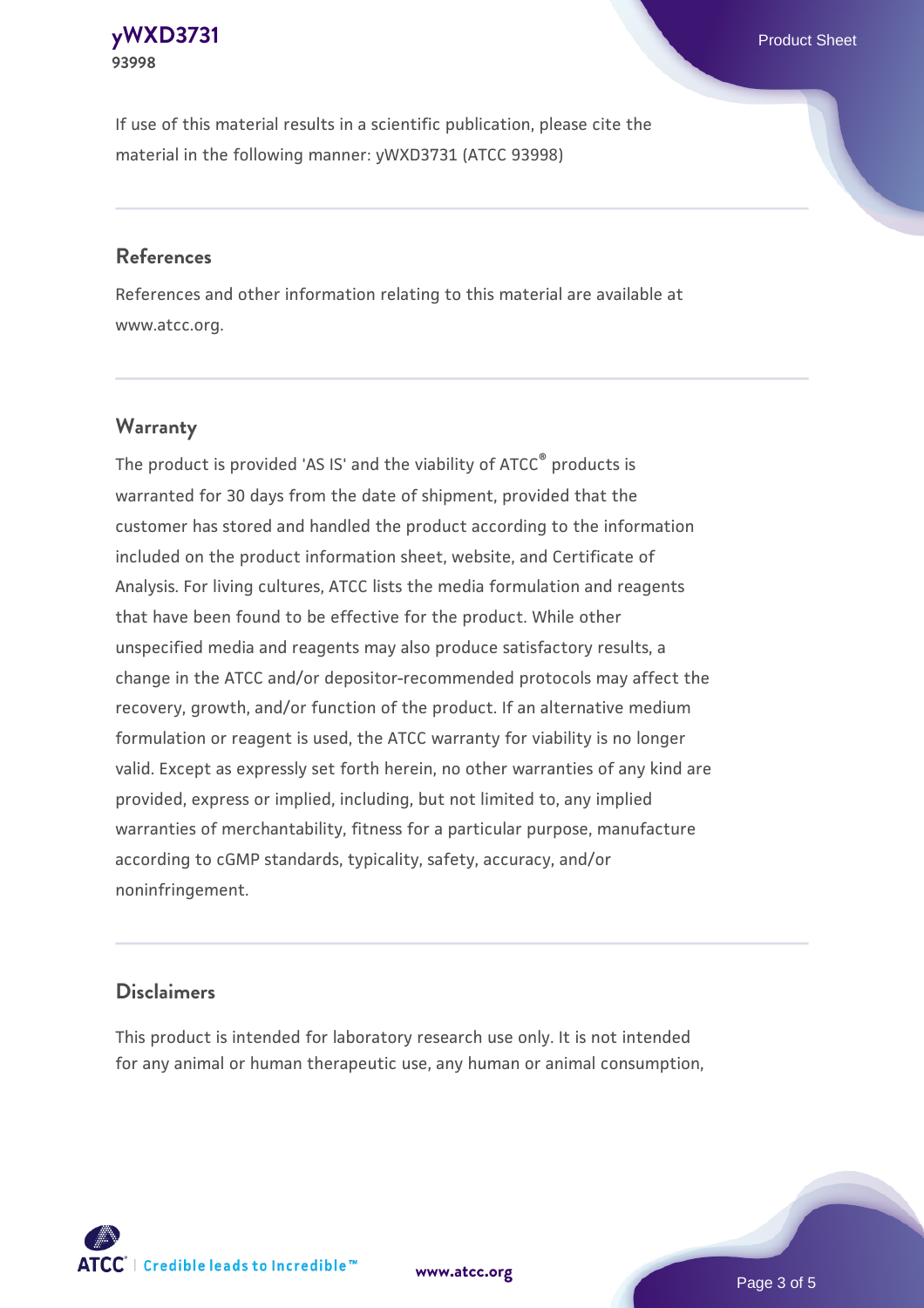

or any diagnostic use. Any proposed commercial use is prohibited without a license from ATCC.

While ATCC uses reasonable efforts to include accurate and up-to-date information on this product sheet, ATCC makes no warranties or representations as to its accuracy. Citations from scientific literature and patents are provided for informational purposes only. ATCC does not warrant that such information has been confirmed to be accurate or complete and the customer bears the sole responsibility of confirming the accuracy and completeness of any such information.

This product is sent on the condition that the customer is responsible for and assumes all risk and responsibility in connection with the receipt, handling, storage, disposal, and use of the ATCC product including without limitation taking all appropriate safety and handling precautions to minimize health or environmental risk. As a condition of receiving the material, the customer agrees that any activity undertaken with the ATCC product and any progeny or modifications will be conducted in compliance with all applicable laws, regulations, and guidelines. This product is provided 'AS IS' with no representations or warranties whatsoever except as expressly set forth herein and in no event shall ATCC, its parents, subsidiaries, directors, officers, agents, employees, assigns, successors, and affiliates be liable for indirect, special, incidental, or consequential damages of any kind in connection with or arising out of the customer's use of the product. While reasonable effort is made to ensure authenticity and reliability of materials on deposit, ATCC is not liable for damages arising from the misidentification or misrepresentation of such materials.

Please see the material transfer agreement (MTA) for further details regarding the use of this product. The MTA is available at www.atcc.org.

#### **Copyright and Trademark Information**

© ATCC 2021. All rights reserved.

ATCC is a registered trademark of the American Type Culture Collection.



**[www.atcc.org](http://www.atcc.org)**